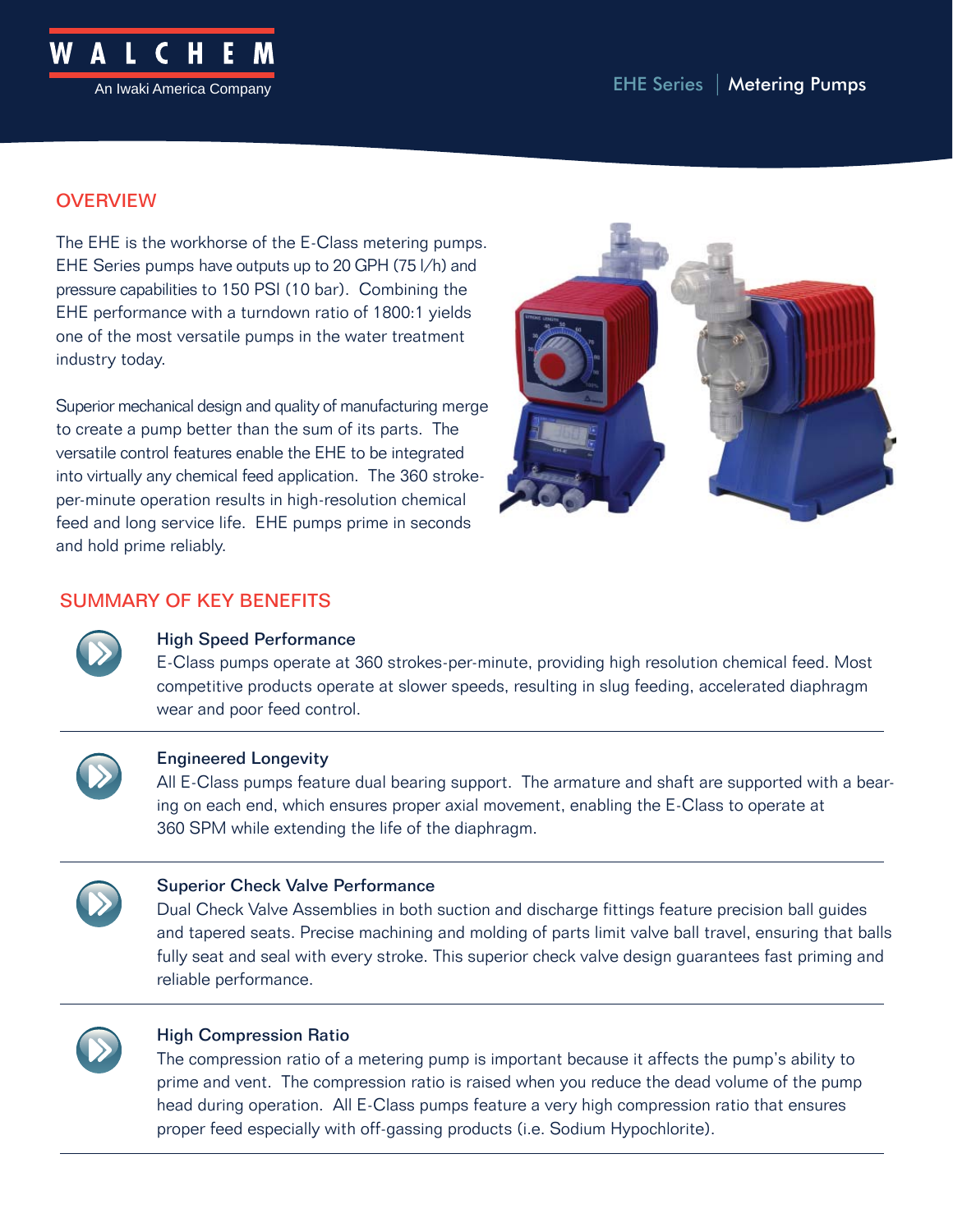Walchem and Iwaki have over 100 years of combined pump experience. This partnership has led to the dssign of the most innovative and comprehensive metering pump product line in the world, the E-Class Metering Pumps. E-Class features five great series: EZ, EW, EK, EHE, and EHF. The wide range of capabilities within the E-Class ensures that there's a model to fit any water treatment, food & beverage, agriculture, water conditioning, car wash, or other industrial chemical feed application.



# **Powerful**

A pump's maximum pressure rating times its maximum output at that pressure gives a relative measure of the pump's hydraulic output power, a "power index." The EHE36, with an output of 8.5 GPH at 105 PSI, yields a power index of 892.5. No other electronic metering pump in this range even comes close!

## **Efficient**

The EHE Series does its work extremely well. Hydraulic output is maximized by its economical use of electricity via excellent heat rejection, valves that positively and consistently seat and unique front-and-back support of the armature.

## Durable

Superior magnetic, electronic, thermal and hydraulic designs have been achieved in the EHE metering pump. The result is a pump that will perform longer at maximum duty than any other comparable pump.

## Microprocessor-based Control Circuitry

- Allows operator adjustment of pump speed and external input  $\sum$ settings via 4-button keypad.
- $\sum$ Often used in flow proportional systems, such as with a flowmeter contactor. One input pulse can produce 1 to 999 pump strokes.
- $\sum$ Pump can be set to divide (accumulate) pulses by a factor of 1 to 999.
- $\sum$ Programmable 4-20mA input allows for user defined speed control band; user sets minimum and maximum pump speeds.









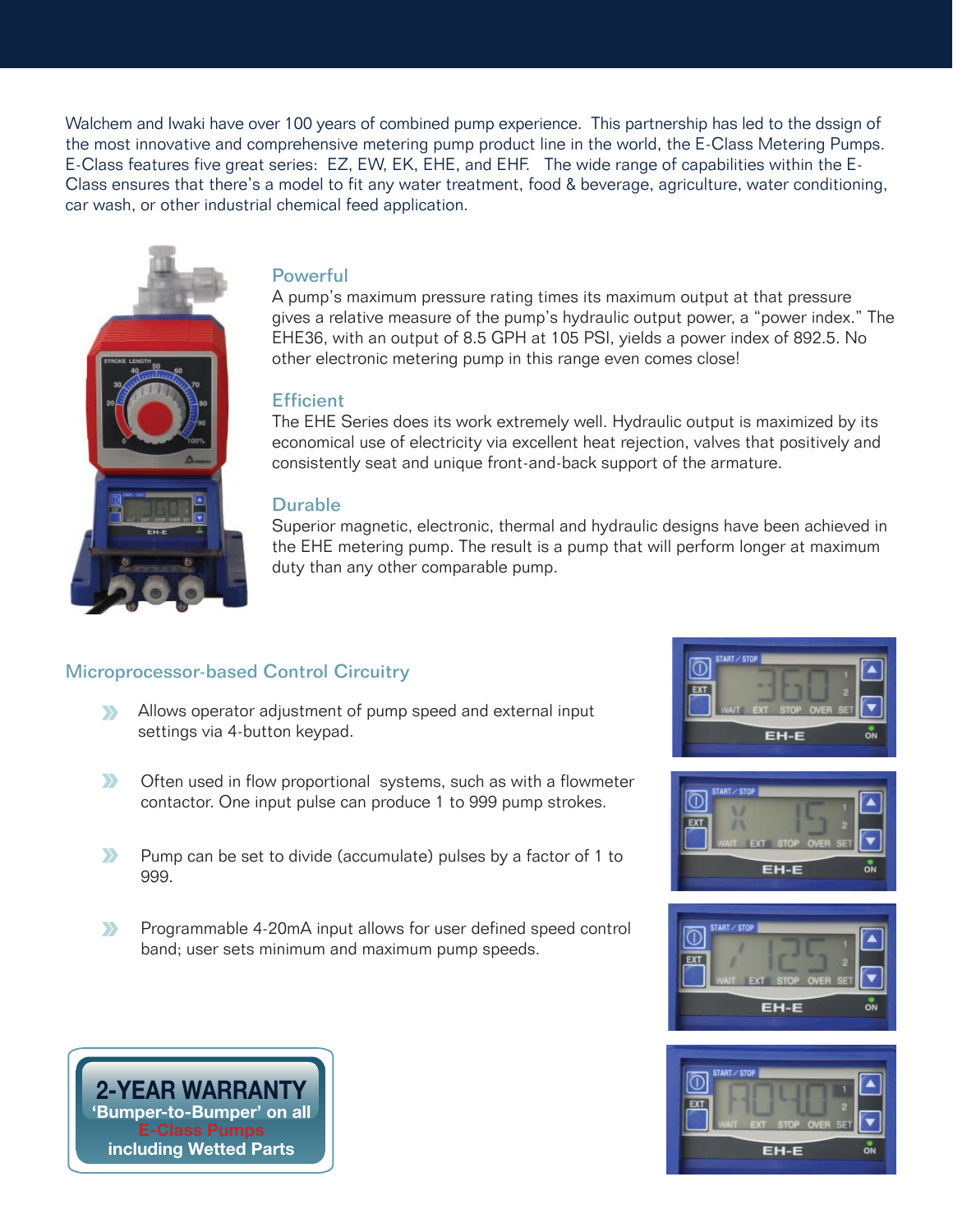# Electrical Specifications

| 50/60 Hz, single phase | 48 Watt avg. |
|------------------------|--------------|
| 115 VAC $\pm$ 10%      | 1.8 Amp max. |
| 230 VAC $\pm 10\%$     | 0.8 Amp max. |

Shipping Weight 22 lbs. (10 kg) approximate

# Safety Performance

The EHE Series metering pumps are tested by Intertek to UL and CSA standards. They are certified by NSF International to NSF/ANSI Std. 61.



# Operating Conditions

Ambient Temperature: 32 to 122°F (0 to 50°C) Relative Humidity: 30% to 90% non-condensing Liquid Temperature: 32 to 104°F (0 to 40°C) for PVC based Liquid Ends 32 to 140°F (0 to 60°C) for PP or PVDF based Liquid Ends

# Dimensions (EHE56 referenced)







#### Mounting Dimensions

| Units  |       |       |       |       |
|--------|-------|-------|-------|-------|
| inches | 5.20" | 4.50" | 1.00" | 0.28" |
| mm     | 132   | 114   | 25.4  |       |

| <b>Units</b> |      |     | $\check{ }$ |      |                |      |                      | v    |     | W    |
|--------------|------|-----|-------------|------|----------------|------|----------------------|------|-----|------|
| inches       | 6.06 | .42 | 13<br>8.    | 6.42 | 2.28<br>$\cap$ | 0.67 | 74<br>$\overline{ }$ | 2.38 | .54 | 5.75 |
| mm           | 154  | 36  | 206.5       | 163  | 58             | -    | 297<br>.5            | 60.5 | 293 | 146  |